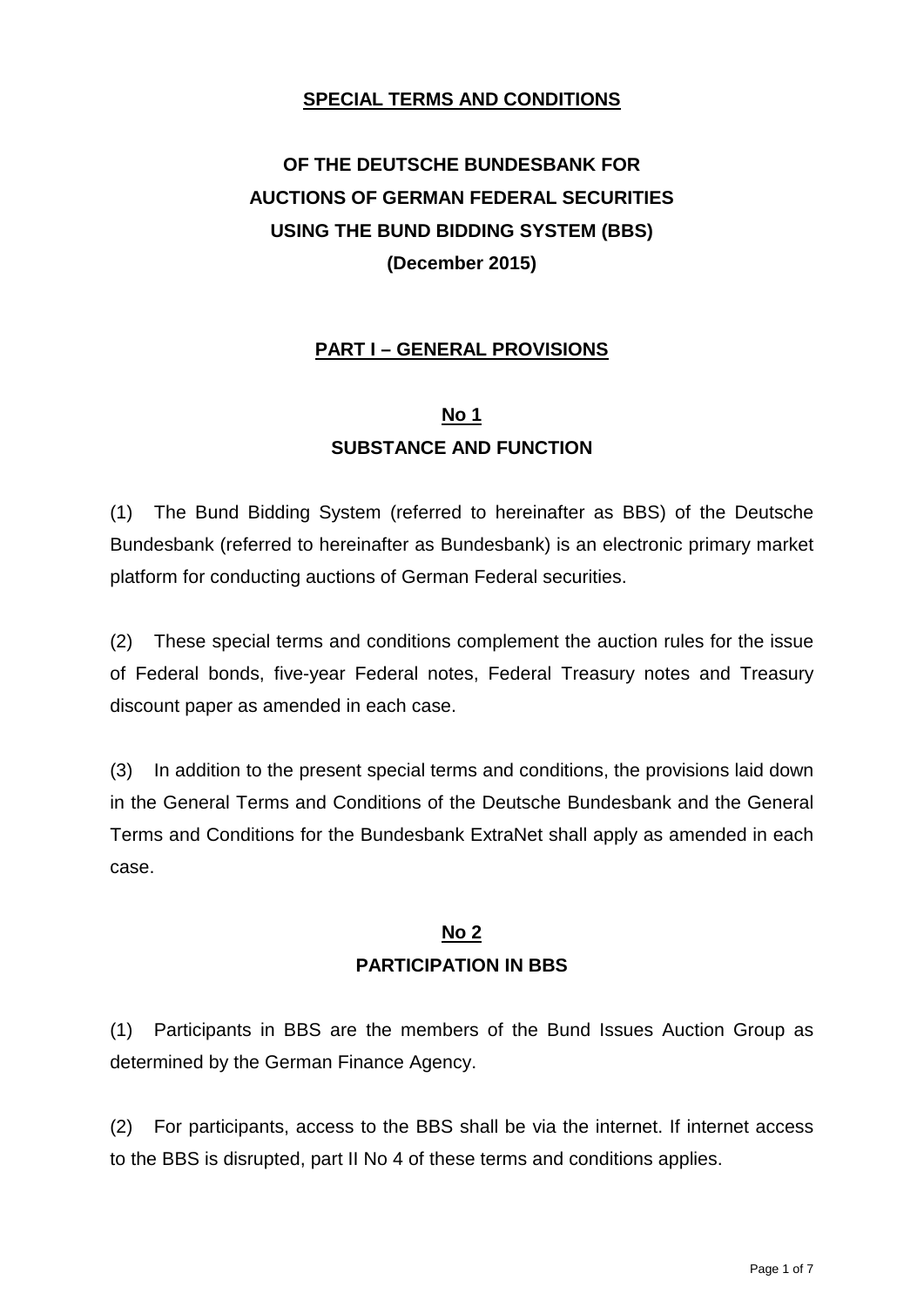# **No 3 ACCESS TO BBS**

(1) The Bundesbank shall carry out only those measures described in the General Terms and Conditions for the Bundesbank ExtraNet (item 2: "User-related security measures") to guard against unauthorised access and for identifying the participant; the Bundesbank does not undertake to do more than this. The participant shall be responsible for the consequences of unauthorised data transmission. Further details may be found under item 2 of the General Terms and Conditions for the Bundesbank ExtraNet.

(2) Notwithstanding item 3 (3) indent 2 of the General Terms and Conditions for the Bundesbank ExtraNet, the participant is not permitted to allocate the user IDs and passwords allotted to him or her pursuant to item 2 (1) of the General Terms and Conditions for the Bundesbank ExtraNet to several authorised employees as a group (functional user). All regulations in the General Terms and Conditions for the Bundesbank ExtraNet relating only to functional users are therefore null and void.

(3) If the participant has allocated a user ID and password to a staff member and this staff member leaves his or her employment or ceases to be responsible for the BBS procedure, the participant shall, notwithstanding item 3 (6) of the General Terms and Conditions for the Bundesbank ExtraNet, cancel the staff member's authorisation immediately as described in the ExtraNet documentation and, if required, apply for new authorisation. Item 3 (6) indent 2 of the General Terms and Conditions for the Bundesbank ExtraNet does not apply.

(4) Notwithstanding the specifications in chapter 3.3.3 of the ExtraNet documentation, the participant is not permitted to change the first name and/or last name of an authorised staff member. The user ID assigned to a staff member or his or her password may not be passed on to another staff member.

(5) The participant shall be held bindingly accountable for all legal acts which entail the use of the security features pursuant to item 2 (1) of the General Terms and Conditions for the Bundesbank ExtraNet.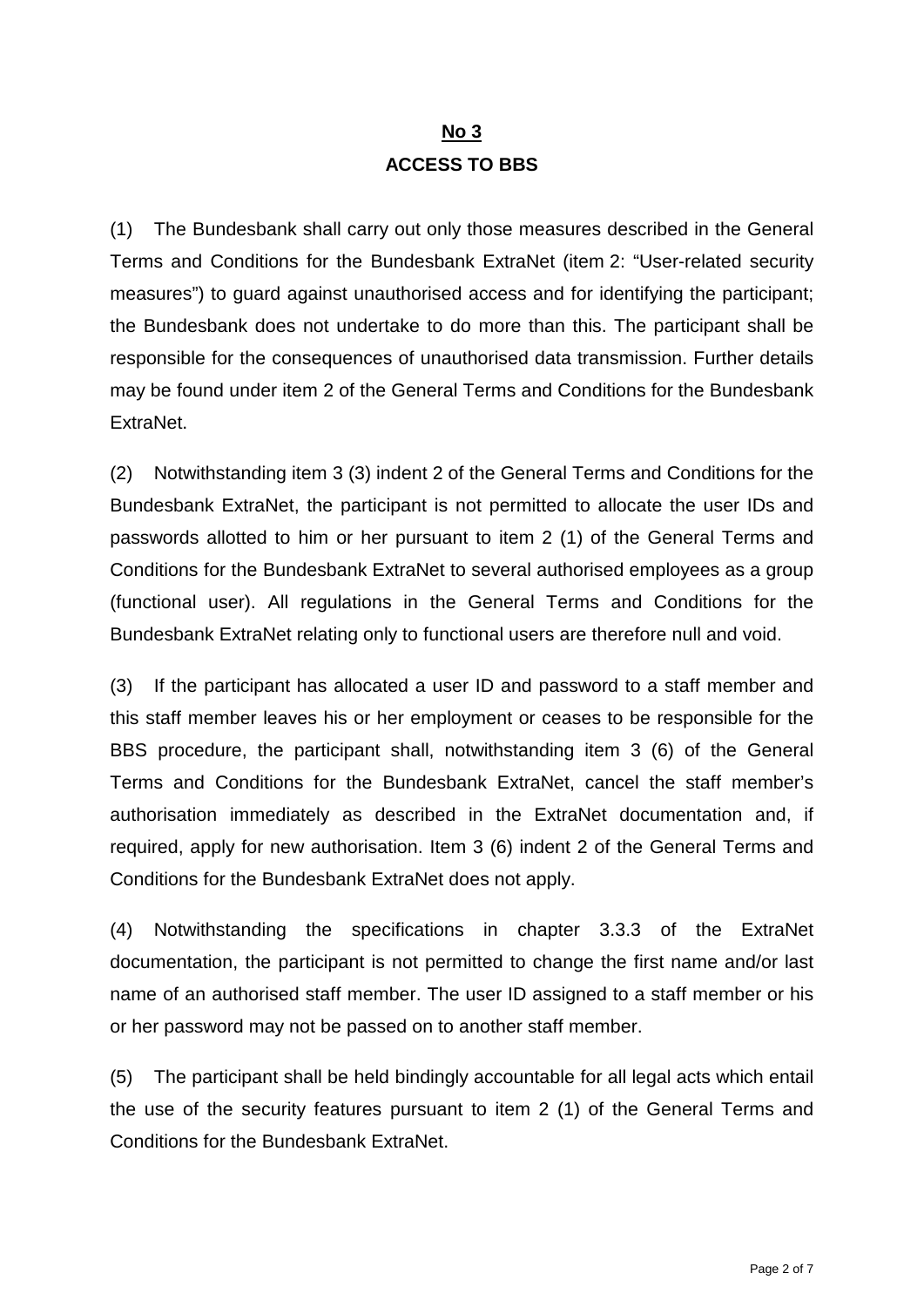(6) The participant is liable for any damages arising from non-compliance of the participant or his or her staff members with these terms and conditions and other applicable rules.

(7) The aforementioned rules which deviate from the General Terms and Conditions for the Bundesbank ExtraNet are integrated into the application for allotment of a user ID and are to be signed with legally binding effect when applying for the user ID.

#### **PART II**

## **PROVISION OF AUCTION, BIDDING AND ALLOTMENT DATA IN BBS**

## **No 1 ANNOUNCEMENT / INVITATION TO BID**

The Bundesbank provides the participants with the announcements and invitations to bid for the Federal securities offered in the auctions in BBS.

# **No 2**

#### **BIDS**

(1) The participants must submit their bids via BBS before the bidding deadline specified in the invitation to bid.

(2) A bid is effective only if it has been arrived at the BBS server. A display of submitted bids in green script in BBS will indicate to the participants that a bid has been successful.

(3) Prior to the bidding deadline, the participants may revoke their validly submitted bids at any time by deleting them. A total of 40 bid fields are available for recording and, possibly, deleting bids.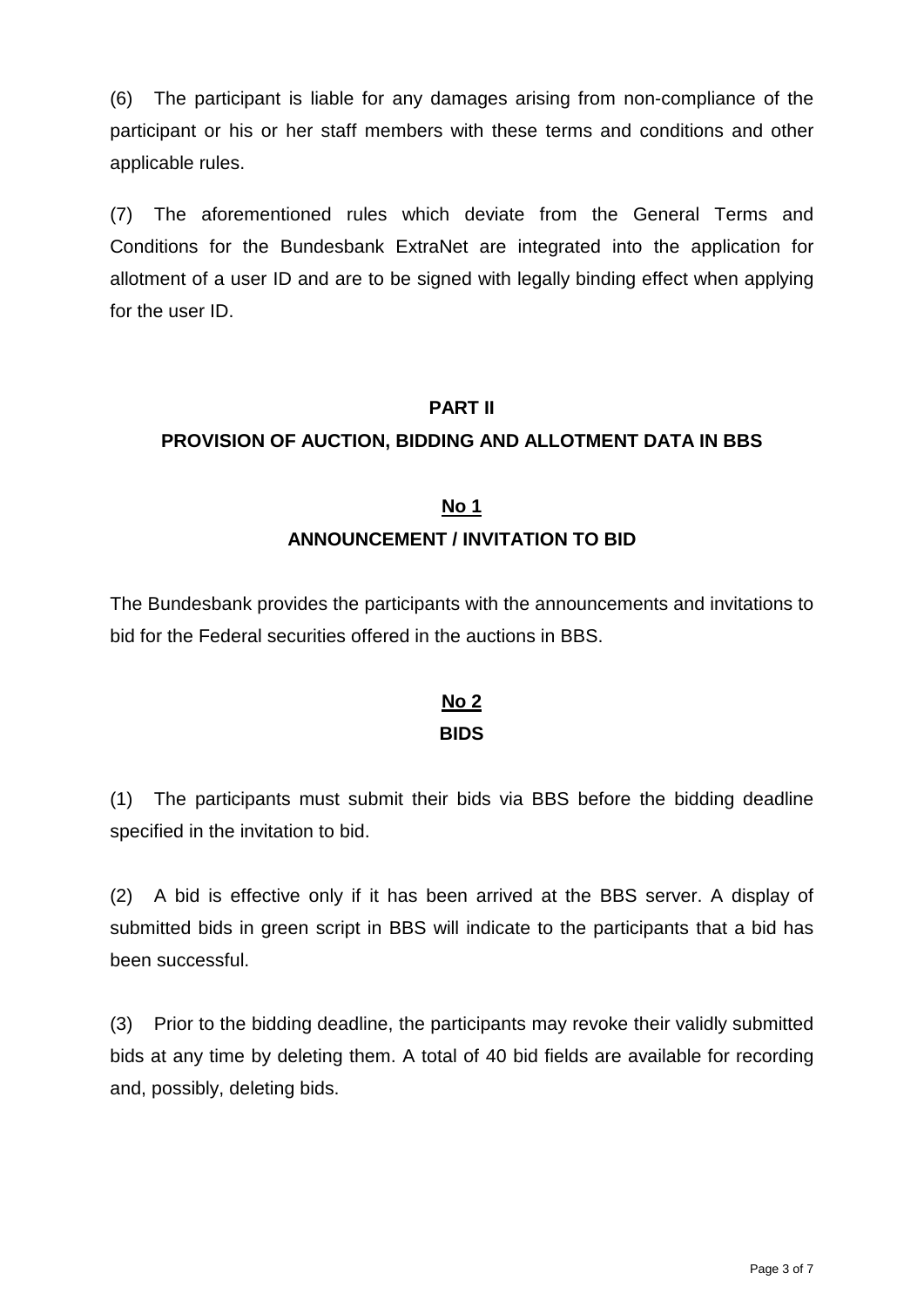(4) Bids submitted after the bidding deadline are invalid and automatically rejected by BBS. The criterion for the punctuality of the submitted bid shall be the arrival of the bid at the BBS server.

(5) If the data entered for recording a bid do not comply with the auction rules, the participant in question shall receive an error notification from the system. The individual participant is responsible for compliance with the auction rules for the issue of German Federal securities.

(6) If an extension of the bidding deadline is necessary for technical reasons, the Bundesbank shall inform the financial information services, which are not agents of the Bundesbank. The bids submitted within the original bidding period shall become invalid and therefore must be resubmitted by the participants before the new bidding deadline in the manner announced by the Bundesbank.

#### **No 3**

#### **ALLOTMENT INFORMATION**

The Bundesbank shall announce the allotment to the participants as soon as the decision on the allotment has been made by the German Finance Agency. The financial information services, which are not agents of the Bank, shall be notified simultaneously.

## **No 4 DISRUPTIONS TO BBS**

(1) If a participant is unable to access the BBS via internet or if a participant experiences functional disruptions to the ongoing operation of BBS, the participant shall immediately notify the BBS Customer Service at the Bundesbank in Frankfurt am Main by telephone. Depending on the stage the bidding procedure has reached, the following shall then apply:

a) If the participant is unable to access the BBS electronically via the internet and therefore has no access to auction information, the participant may, upon request, receive this information from the BBS Customer Service at the Bundesbank in Frankfurt am Main by fax, telephone or e-mail.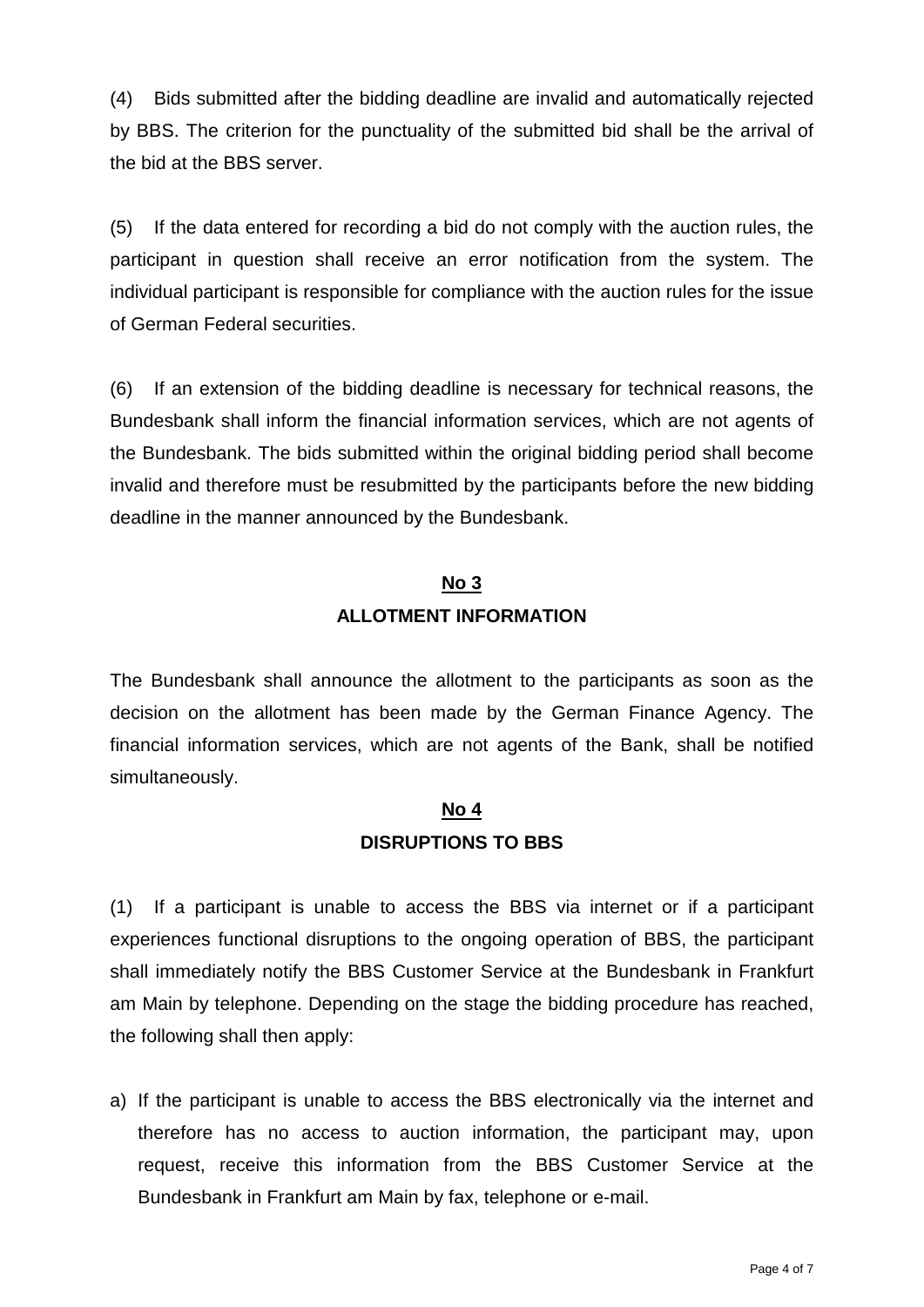b) If the participant is unable to access the BBS on the bidding day and if the participant is therefore unable to submit a bid electronically, the bids are to be submitted by fax.

The BBS Customer Service at the Bundesbank in Frankfurt am Main shall be notified in advance by telephone of the submission of bids by fax. The form enclosed with the backup guideline shall be used for submitting the bids.

Fax bids shall be submitted to the BBS Customer Service at the Bundesbank in Frankfurt am Main in good time prior to expiry of the announced bidding deadline. Bids received by fax by the BBS Customer Service at the Bundesbank in Frankfurt am Main after expiry of the announced bidding deadline are null and void.

c) If the BBS is still unavailable after the auction allotment has been made, the allotment information shall be transmitted to the participant by e-mail, telephone or fax.

(2) If, owing to technical disruptions, the Bundesbank is unable to conduct the auction in BBS, it shall reserve the right to conduct it in accordance with paragraph (1), to extend the bidding deadline in accordance with Part II No 2 paragraph (6), or to cancel the auction.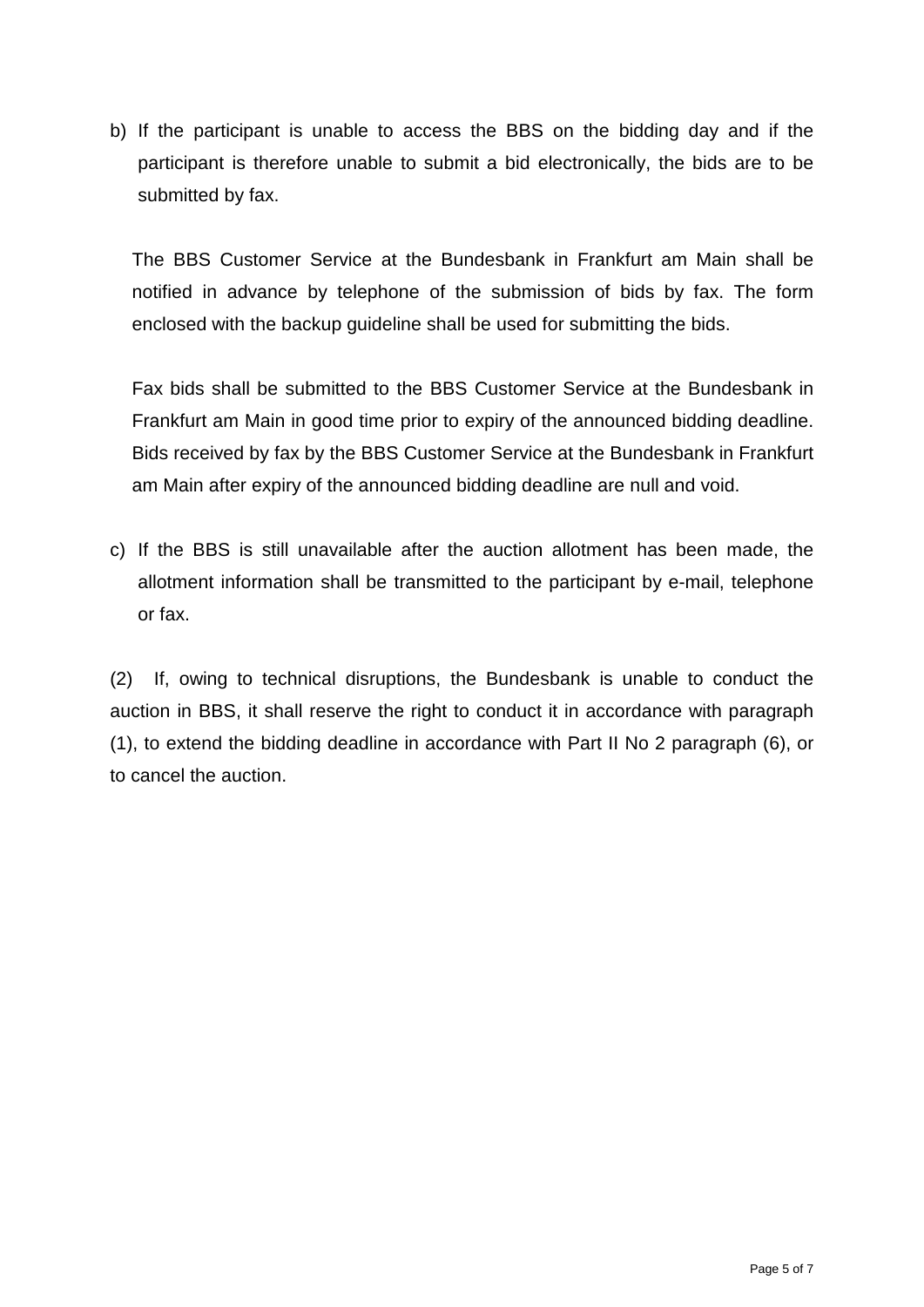### **PART III – FINAL PROVISIONS**

#### **No 1**

#### **LIABILITY AND AMENDMENTS TO THE SPECIAL TERMS AND CONDITIONS**

(1) These special terms and conditions shall enter into force with the launch of the BBS procedure and shall replace the special terms and conditions of the Deutsche Bundesbank for auction procedures in the Automatic Bidding System.

(2) The participants shall be informed by circular of any amendments to these special terms and conditions. Unless specified otherwise in a particular case, two weeks after forwarding the circular they shall be deemed to have been agreed. The circular may also be sent electronically.

# **No 2 NON-COMPLIANCE WITH THE SPECIAL TERMS AND CONDITIONS**

If a participant has not complied with these terms and conditions, he shall also bear the ensuing damages even if they have not been expressly claimed.

## **No 3 LIABILITY**

The Bundesbank's liability is covered by the General Terms and Conditions of the Deutsche Bundesbank, Part I No 12 et seq, provided the present terms and conditions do not state otherwise.

#### **No 4**

## **APPLICABLE LAW, PLACE OF JURISDICTION, PARTIAL INVALIDITY**

(1) German law applies to these terms and conditions and to the legal relationships between the Bundesbank and the participants in BBS.